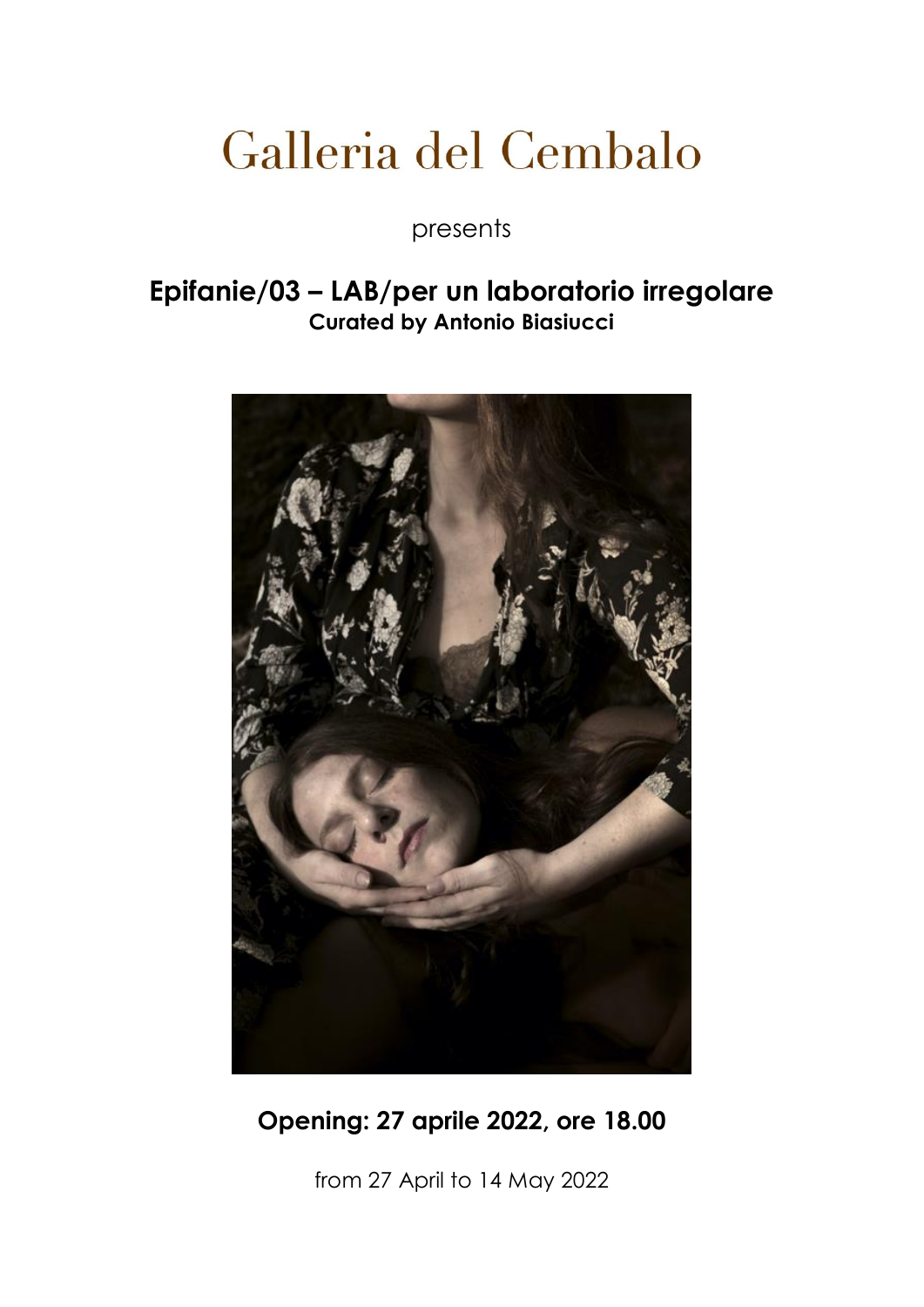**From April 27th**, in the wonderful frame of the seventeenth century **Palazzo Borghese in Rome** in the two of the frescoed halls of the *Galleria terrena*, the **Galleria del Cembalo** will welcome visitors with the new exhibition *Epifanie/03 – LAB/per un laboratorio irregolare*, curated by **Antonio Biasiucci.** 

After the success of the 2017 edition, **LAB/per un laboratorio irregolare** comes back to the Galleria del Cembalo with the third edition of the project, which will be shown until the **14th of May 2022**.

**LAB/** *per un laboratorio irregolare* is a project by Antonio Biasiucci started in 2012 in response to the need of creating a pathway for young artists in which is given **a method of constant deepening and criticism of their own work**, totally free. After the first edition, the project continued for two years around a table, in Antonio Biasiucci's studio, where the photographer collected, shared and developed the young artist's works.

**Epifanie/03** results in about **80 photographs** by **Paolo Covino, Alessandro Gattuso, Valeria Laureano, Laura Nemes-Jeles, Claire Power, Ilaria Sagaria, Giuseppe Vitale and Tommaso Vitiello**. The authors of the third edition of the LAB have told their own 'epiphany' (from greek *επιφάνεια*, revelation, apparition), realizing very different portfolios by content as well as by form. Independent looks, led by the same method which puts together eight life experiences and photographic researches.

This is how Biasiucci speaks about his Irregular Laboratory: *"Being part of the Laboratory does not mean becoming an artist, it is rather an attempt to figure out what is important; it helps distinguishing between fundamental and ephemeral, acquiring a forma mentis, a functional method to create a photography which doesn't lie. Indeed, a photography of ourselves. The Laboratory does not favour one genre, on the contrary, it is aiming for its deletion. Solely one's point is privileged, which can possibly require more than one genre to communicate it. It helps to understand that sharing, dialogue, interaction are fundamental to nourish the growth, teaching to have courage to stand naked, being aware that it's the only possible way"*.

Antonio Biasiucci writes: *"Today I return what I was given, because it wouldn't make sense that it would be only me to be saved. I provide my knowledge, so that some others can be given space, time and possibility to experience good photography by means of a laboratory inspired by Antonio Neiwiller, Neapolitan theatre director departed 20 years ago, that I consider my master. The Laboratory produces essential images, in which the author can find a part of himself; images open to the other"*.

*The Lab is a group of eight young authors where the empathy, the exchange and the dialogue are the basic requirement that allows anyone to find his own language. Each one has been part of the project while being witness of the artistic process of the others".*

#### **ANTONIO BIASIUCCI- Biography**

Antonio Biasiucci was born in Dragoni, in the province of Caserta, in 1961. In 1980 he moved to Naples, where he began to work on the spaces of urban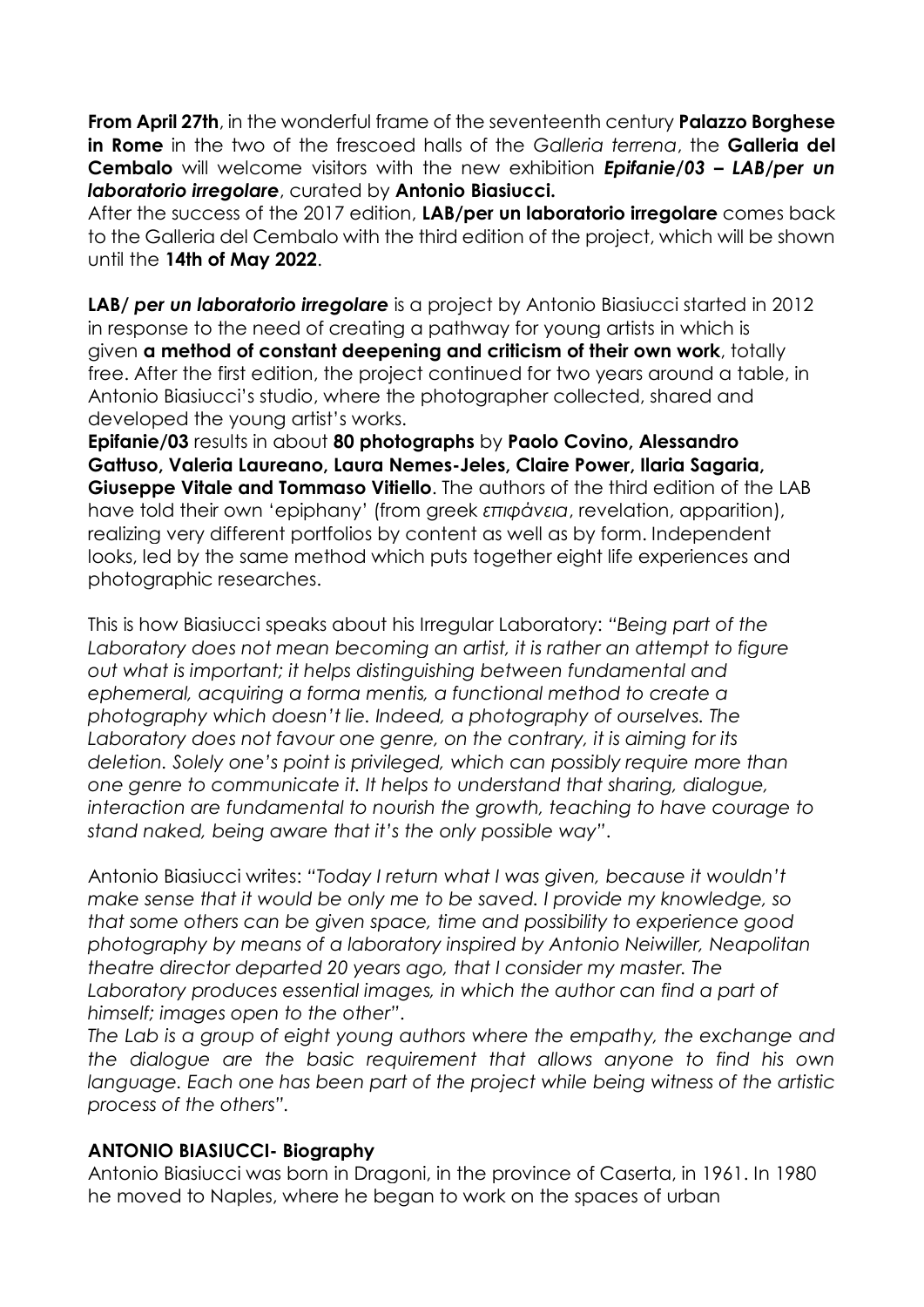peripheries while researching, at the same time, about personal memory, photographing practices, environments and people from his native town. In 1984 he began a collaboration with the Vesuvius Observatory, carrying out an extensive work on active volcanoes in Italy. In 1987 he met Antonio Neiwiller, actor and theater director: the professional partnership that arose between them lasted until 1993, the year of his death. Since the beginning his research rooted in the themes of the Southern culture becoming, in recent years, a journey into the primary elements of existence. He won many awards, including, in 1992, in Arles, the European Kodak Panorama prize; in 2005 he obtained the Kraszna / Krausz Photography Book Award for the publication of the volume *Res. Lo stato delle cose* (2004) and in the same year, Bastianelli Prize. Many are the solo exhibitions and the group exhibitions, festivals, national and international exhibitions to which he took part. He also contributed to several editorial projects, including, in particular, those held by the publishing house L'Ancora del Mediterraneo, of Naples (2000-2004) and participated in important cultural and social initiatives. Biasiucci was invited among the artists of the **Padiglione Italia at Venice Biennale 2015**. He is teacher at the Fine Art Academy of Naples. In 2012 he founded the "*LAB/per un laboratorio irregolare*" as a social volunteer project. Many of his works are in the permanent collections of museums and institutions in Italy and abroad, including: National Institute for graphics, Rome; MAXXI, Rome; PAN Palazzo delle Arti, Naples; MADRE – Museo d'Arte Contemporanea Donna Regina, Naples; Metropolitana of Naples, Galleria Civica di Modena; Museum of Contemporary Photography Villa Ghirlanda, Cinisello Balsamo (Milan), Peggy Guggenheim Collection, Venice; Fondazione Sandretto Re Rebaudengo for Contemporary Art, Guarene (Cuneo); Fondazione Banco of Naples; Unicredit Bank Collection, Bologna; Bibliothèque nationale de France, Paris; Maison Européenne de la Photographie, Paris; Château d'Eau, Toulouse; Musée de l'Elysée, Lausanne; Centre de la Photographie, Geneva; Fondazione Banca del Gottardo, Lugano; Centre Méditerranéen de la Photographie, Bastia; Galerie Freihausgasse, Villach (Austria); Departamento de Investigación y Documentación de la Cultura Audiovisual, Puebla (Mexico).

#### **GALLERIA DEL CEMBALO**

The Galleria del Cembalo, opened by Paola Stacchini Cavazza and Mario Peliti, reflects a desire to make some of the magnificent halls on the ground floor of Palazzo Borghese available to the art world. In the late 18th century, these halls were set aside by Marcantonio VI Borghese for the prestigious collection formerly belonging to Cardinal Scipione, and which was later transferred to Villa Borghese.

*Passaggi*, an exhibition curated by Giovanna Calvenzi in May 2013 for the inauguration of the gallery, explored the theme of discontinuity and thematic and stylistic change in the work of three generations of Italian photographers, from the aftermath of World War II to today. These photographers are Ugo Mulas, Mario Cresci, Olivo Barbieri, Gabriele Basilico, Francesco Radino, Antonio Biasiucci, Paolo Pellegrin, Luca Campigotto, Paolo Ventura, Silvia Camporesi, Alice Pavesi and Moira Ricci.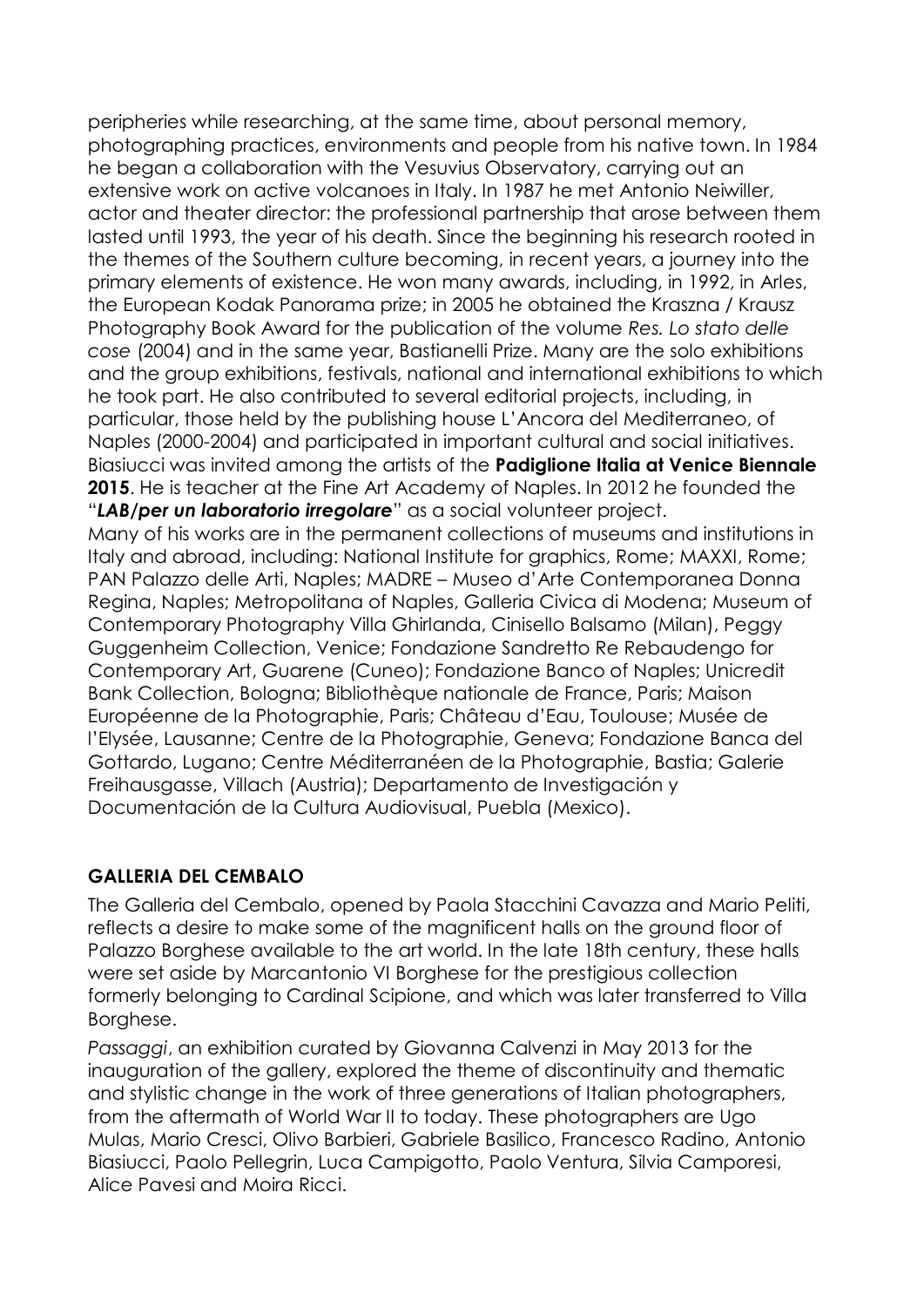Since then, with fifty-two exhibitions in nine years, the Galleria del Cembalo stands out among Italian galleries for its well thought-out programme, its wealth of events – often offered simultaneously, in order to highlight the relation between different authors and themes – and the constant dialogue it fosters between young artists and great masters.

The Galleria del Cembalo includes among its artists Letizia Battaglia, Antonio Biasiucci, Christopher Broadbent, Danila Tkachenko, Alessandro Imbriaco, , Luca Campigotto, Lorenzo Castore, Nicolò Cecchella, Stefano Cerio, Kathryn Cook, Karmen Corak, Cortis & Sonderegger, John Demos, Giorgia Fiorio, Joan Fontcuberta, Charles Fréger, Michael Kenna, Charles March, Massimo Siragusa, Toni Thorimbert.

The exhibitions have often been reviewed by TG 5, RaiNews24, L'Espresso, Internazionale, Io Donna, Sette, Il Giornale dell'Arte, Arte, Art Tribune, Exibart. Services about the gallery have been published by New York Times and Le Figaro. Book presentations, meetings or private events may take place in the gallery on request.

#### **USEFUL INFORMATION**

**EXHIBITION Epifanie/03-** *LAB/per un laboratorio irregolare* **curated by Antonio Biasiucci** 

**from April 27 to May 14** 

OPENING: **Wednesday 27 April at 6pm** ADDRESS: **Galleria del Cembalo, Palazzo Borghese - Largo della Fontanella di Borghese 19, Roma** OPENING TIMES: **from Wednesday to Friday 3:30pm –7.00 pm, Saturday 11am – 7 pm FREE ENTRANCE**

#### **CONTACTS**

MAIL: [info@galleriadelcembalo.it](mailto:info@galleriadelcembalo.it) | [eventi@galleriadelcembalo.it](mailto:eventi@galleriadelcembalo.it) TELEPHONE: +39 06 83796619 WEBSITE: [www.galleriadelcembalo.it/](http://www.galleriadelcembalo.it/) FACEBOOK: [www.facebook.com/galleriadelcembalo](http://www.facebook.com/galleriadelcembalo) INSTAGRAM: [www.instagram.com/galleriadelcembalo/](http://www.instagram.com/galleriadelcembalo/)

**PRESS CULTURALIA DI NORMA WALTMANN**